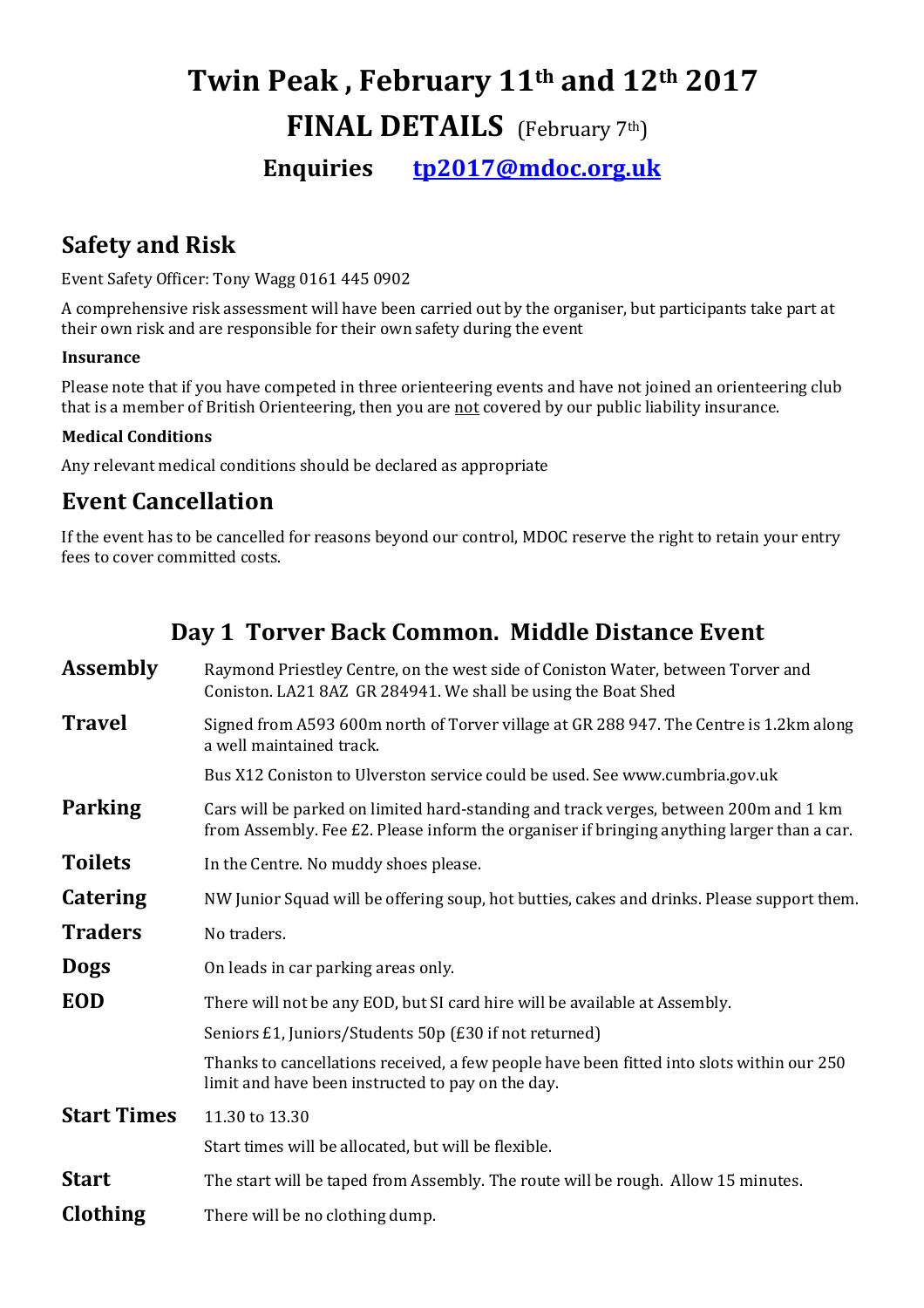# Day 1 Course Closing Time 15.00

#### Map

Major update by Martin Bagness in December 2016. 1:10,000 or 1:7,500 with 5m contours. Only relatively significant rock is mapped. Bracken is not mapped. In some areas there are thick juniper bushes, which are not individually mapped. The open moorland is heavily walked by the public, and there are some seasonal paths. Most maps will not have a legend, however spare legends will be available at registration.

#### Crossing Points

Walls must not be crossed on any course.

There is one fence on the area which can be crossed with care, preferably at on of the many stiles. Please report any damage noticed.

### **Terrain**

Torver Back Common is a relatively small but beautifully varied area, consisting of :-

- A sheep-cropped hilltop area where running is fast and navigation straightforward
- A bracken covered slope with considerable contour, vegetation and rock detail, where navigation is tricky and fast progress requires use of sheep trods and marshes
- A detailed strip of rocky woodland with very little undergrowth and a good path network.
- Between the woodland and the slope is a region of complex and slippery rock, and a deeply-incised stream.
- There are some small lakes and deep marshes.

#### Controls

SI punching. SIAC cards can be used but the SI boxes will not be activated for contactless punching

Si boxes will be on standard stakes.

| Course             | Classes                  | Length | Climb | Controls | Map    |
|--------------------|--------------------------|--------|-------|----------|--------|
|                    |                          | km     | m     |          | Scale  |
| Black              | M18, M20, M21, M35, M40  | 4.6    | 225   | 22       | 10,000 |
| Brown              | M45, M50, W18, W20, W21  | 3.9    | 180   | 18       | 10,000 |
| Blue               | M16, M55, M60, W35, W40  | 3.5    | 160   | 17       | 10,000 |
| Green              | M65, M70, W16, W45, W50  | 2.8    | 135   | 15       | 7,500  |
| <b>Short Green</b> | M75, M80, W55, W60, W65, | 2.4    | 110   | 14       | 7,500  |
| Very Short Green   | M85, W70, W75, W80, W85  | 1.9    | 70    | 13       | 7,500  |
| Light Green        | M14, W14                 | 2.2    | 95    | 12       | 7,500  |
| Orange             | M12, W12                 | 1.8    | 75    | 9        | 7,500  |
| Yellow             | M10, W10                 | 1.1    | 45    | 8        | 7,500  |

# Courses details

# Safety

#### Whistles will be compulsory and will be checked. Cagoules may be compulsory.

Safety Bearing. Go east to reach the lake, then north to Assembly. Courses close at 15.00.

# Day 1 Officials

| Organiser:  | Steve Fellbaum (MDOC) | Tel: 01625 421525 (before 10 p.m.) |
|-------------|-----------------------|------------------------------------|
| Planners:   | John Kewley (MDOC)    |                                    |
| Controller: | Patrick Smyth (NATO)  |                                    |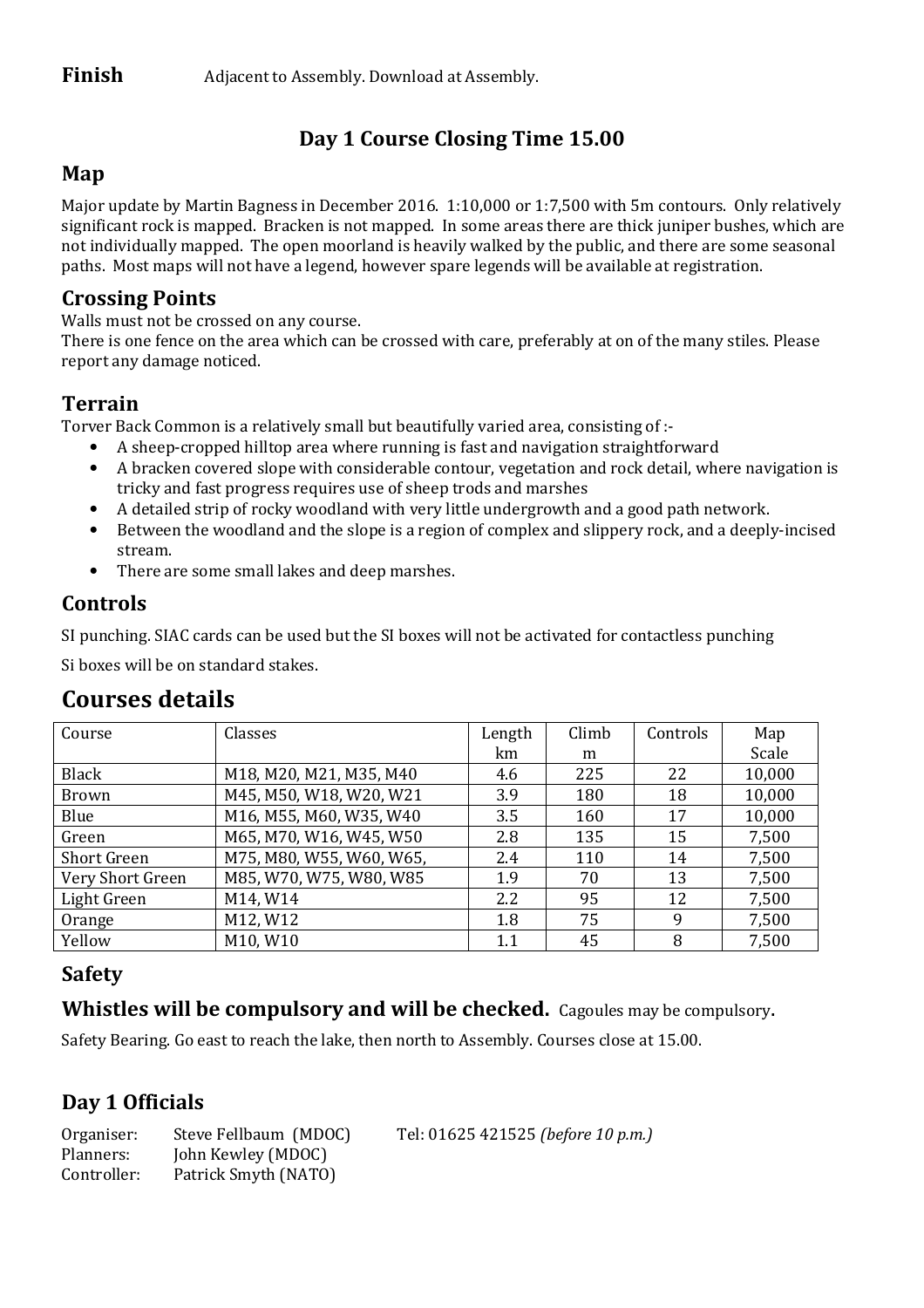# Day 2 Bleathwaite and Little Arrow Moor. Long Distance Event

| Assembly                                                  |                                                                                                                                                                                                                                                                                                                                                                        |            | John Ruskin School, Lake Road, Coniston. LA21 8EW GR SD302 974                  |  |
|-----------------------------------------------------------|------------------------------------------------------------------------------------------------------------------------------------------------------------------------------------------------------------------------------------------------------------------------------------------------------------------------------------------------------------------------|------------|---------------------------------------------------------------------------------|--|
| <b>Travel</b>                                             |                                                                                                                                                                                                                                                                                                                                                                        |            | Signed from A593 at southern end of Coniston. Public transport is not an option |  |
| Parking                                                   | Limited parking at Assembly. Please follow marshals' instructions. Please share transport<br>if possible. Fee £3, as charged by John Ruskin School, please place money in honesty<br>boxes provided<br>Overflow parking on road sides and in public car parks in Coniston. Lake Road from the<br>school towards the lake has unrestricted parking at this time of year |            |                                                                                 |  |
|                                                           |                                                                                                                                                                                                                                                                                                                                                                        |            |                                                                                 |  |
|                                                           | The Old Station car park on Old Furness Road (pay and display) is convenient for route to<br>start                                                                                                                                                                                                                                                                     |            |                                                                                 |  |
| <b>Toilets</b>                                            | At Assembly ONLY                                                                                                                                                                                                                                                                                                                                                       |            |                                                                                 |  |
| Catering                                                  | NW Junior Squad catering, as on Day 1.                                                                                                                                                                                                                                                                                                                                 |            |                                                                                 |  |
| <b>Traders</b>                                            | Compass Point plan to attend                                                                                                                                                                                                                                                                                                                                           |            |                                                                                 |  |
| <b>Dogs</b>                                               | No dogs in school grounds or on courses. Allowed on public footpaths /roads to start and<br>in public carparks                                                                                                                                                                                                                                                         |            |                                                                                 |  |
| <b>EOD</b>                                                | 9.45 to 11.30 at Assembly, while maps available.                                                                                                                                                                                                                                                                                                                       |            |                                                                                 |  |
| <b>EOD Fees</b><br>Seniors £12<br>Juniors and students £5 |                                                                                                                                                                                                                                                                                                                                                                        |            |                                                                                 |  |
|                                                           | SI card hire                                                                                                                                                                                                                                                                                                                                                           | Seniors £1 | Juniors and students 50p (£30 if not returned)                                  |  |
| <b>Start times</b>                                        | 10.30 to 12.30.                                                                                                                                                                                                                                                                                                                                                        |            |                                                                                 |  |

All pre-entered competitors will be allocated a start time, but to save unnecessary waiting will be allowed to start when they are ready if there is a spare slot at that time.

#### Start

From the assembly area in the school, the walk to the start is 2.1k with 120m of climb. Route to start will be taped with orange tape from school. You should allow 30-40 minutes. The first half of the walk is along the old railway line, and then on a footpath that climbs up across farmland. There is a narrow stile, and it is not suitable for pushchairs. The path crosses a stile where it enters the pastures, and **spare clothing may be left** here, as the route from the finish returns past this point. A final whistle and clothing check will be done at this point. The start is only 100m further from this point. Clear and Check boxes at pre-start.

#### Finish

There is one finish for all courses. This is only 150m from the stile entering the area, but a steep 30m climb is needed to return to it. You then have the 2km downhill walk back to Assembly.

# Day 2 Course Closing Time 15.00

# Download

It is **essential** that all competitors return to Download in the School as soon as possible after completing their course (or after retiring). This is so that we can check that all competitors have safely left the area, and will save us sending out an unnecessary search part

#### Map

The previous map of Bleathwaite, used for the MDOC Twin Peak weekend in 2011 (www.mdoc.routegadget.co.uk/rg2/#91), has been extended to the north west by Martin Bagness, going as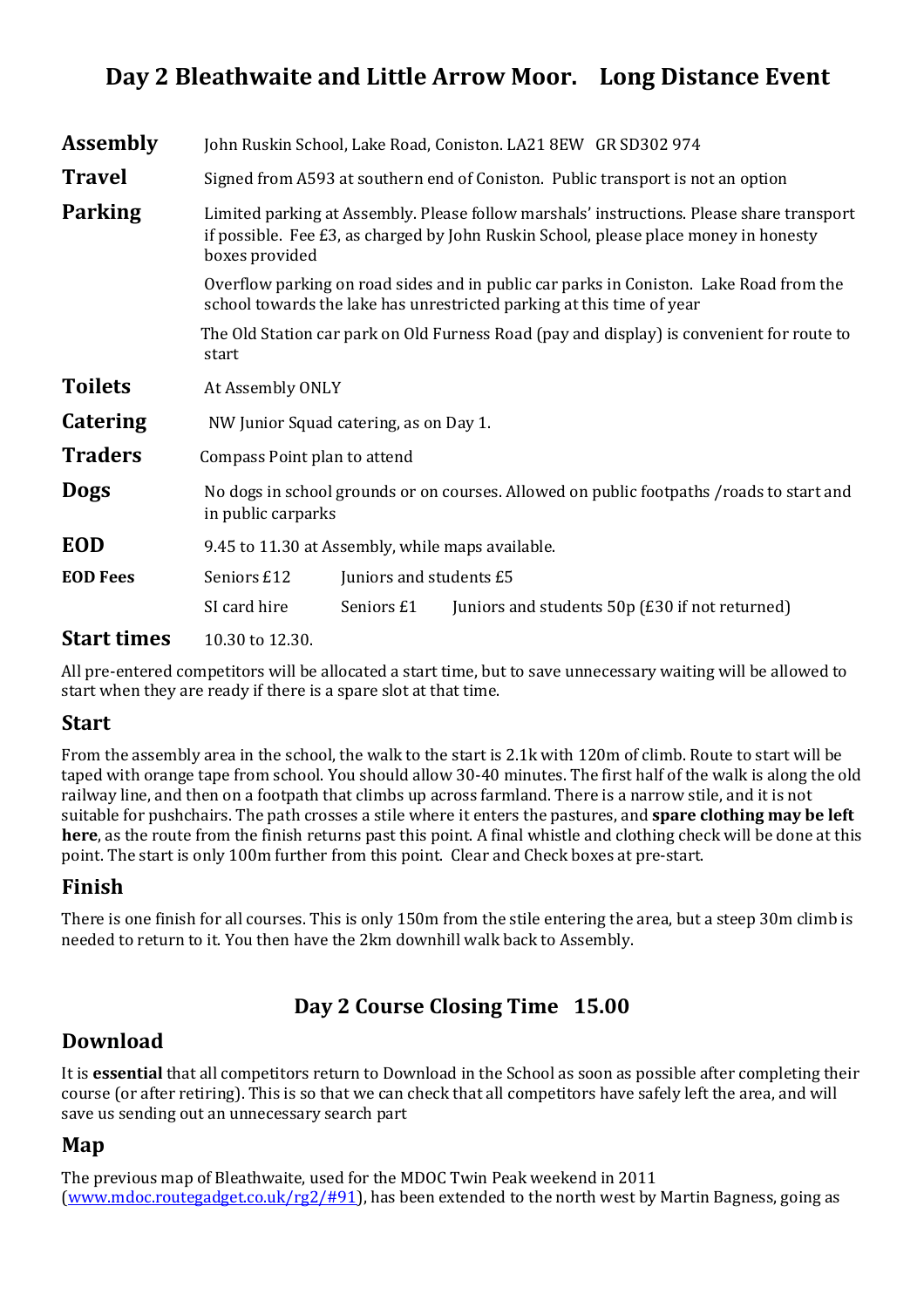far as Little Arrow Moor on the lower slopes of the Old Man of Coniston. The extension to the map was used for a WAROC Battleaxe event in May 2014.

Blank maps will be on display in the start lanes.

#### Marked Crossing Points

Wall and fences marked as uncrossable with a red/purple line must **only** be crossed at marked crossing points. Any competitor found to have crossed elsewhere will not only be disqualified but will also endanger future use of the whole area.

#### Terrain

All courses will start and finish on the open hill pastures of Bleathwaite, which rise to the north west where there are many complex rock features. There are not many paths, and the Yellow course will include three marked sections. The area is not suitable for a White course.

All courses apart from Yellow and Orange will visit the steep wooded hillside of Bleathwaite Coppice. Although originally a coppice it is now rather overgrown with some areas of thick vegetation and fallen trees. Parallel rock ridges provide interesting detail, though many of the rock surfaces are covered with moss.

Courses of Short Blue and above will go north west of the high wall bounding the original map onto the detailed moorland of Banishead and Little Arrow Moor. Short Brown, Brown and Black courses will go above the Walna Scar Road onto the complex crags of the lower slopes of the Old Man of Coniston. Careful navigation will be needed to find the best routes through the crags. There is a significant amount of climb on these last three courses.

#### Controls

SI punching will be used. SIAC cards may be used, but the SI boxes will not be activated for contactless punching.

Controls will comprise an O-kite on a bamboo cane, with the SI box on a white board on the ground adjacent to it.

| Course             | Classes                 | Length | Climb | Controls | Map    |
|--------------------|-------------------------|--------|-------|----------|--------|
|                    |                         | km     | m     |          | Scale  |
| Black              | M21                     | 8.4    | 450   | 26       | 10,000 |
| <b>Brown</b>       | M35, M40                | 7.6    | 380   | 26       | 10,000 |
| <b>Short Brown</b> | M18, M20, M45, M50, W21 | 6.3    | 300   | 22       | 10,000 |
| Blue               | M16, M55, M60, W35, W40 | 4.7    | 240   | 21       | 10,000 |
| <b>Short Blue</b>  | M65, W18, W20, W45, W50 | 4.2    | 190   | 19       | 10,000 |
| Green              | M70, W16, W55, W60      | 3.1    | 170   | 17       | 7,500  |
| <b>Short Green</b> | M75, M80, M85, W65, W70 | 2.7    | 130   | 13       | 7,500  |
| Very Short Green   | W75, W80, W85           | 2.5    | 100   | 13       | 7,500  |
| Light Green        | M14, W14                | 2.5    | 90    | 12       | 7,500  |
| Orange             | M12, W12                | 2.4    | 80    | 14       | 5,000  |
| Yellow             | M10, W10                | 1.6    | 60    | 11       | 5,000  |

#### Course details

#### Yellow course note

Competitors on the Yellow course should collect their map from Registration at the School before walking up to the Start. (We shall have a few spare copies at the start).

There will be three marked sections on the Yellow course, where the paths are rather vague.

#### Maze Course

We are providing a maze course in the school grounds so younger children have a course, as we cannot provide a white course. It will be open from 10 am till 1pm

There is also a children's playground opposite the school to help keep the youngsters occupied.